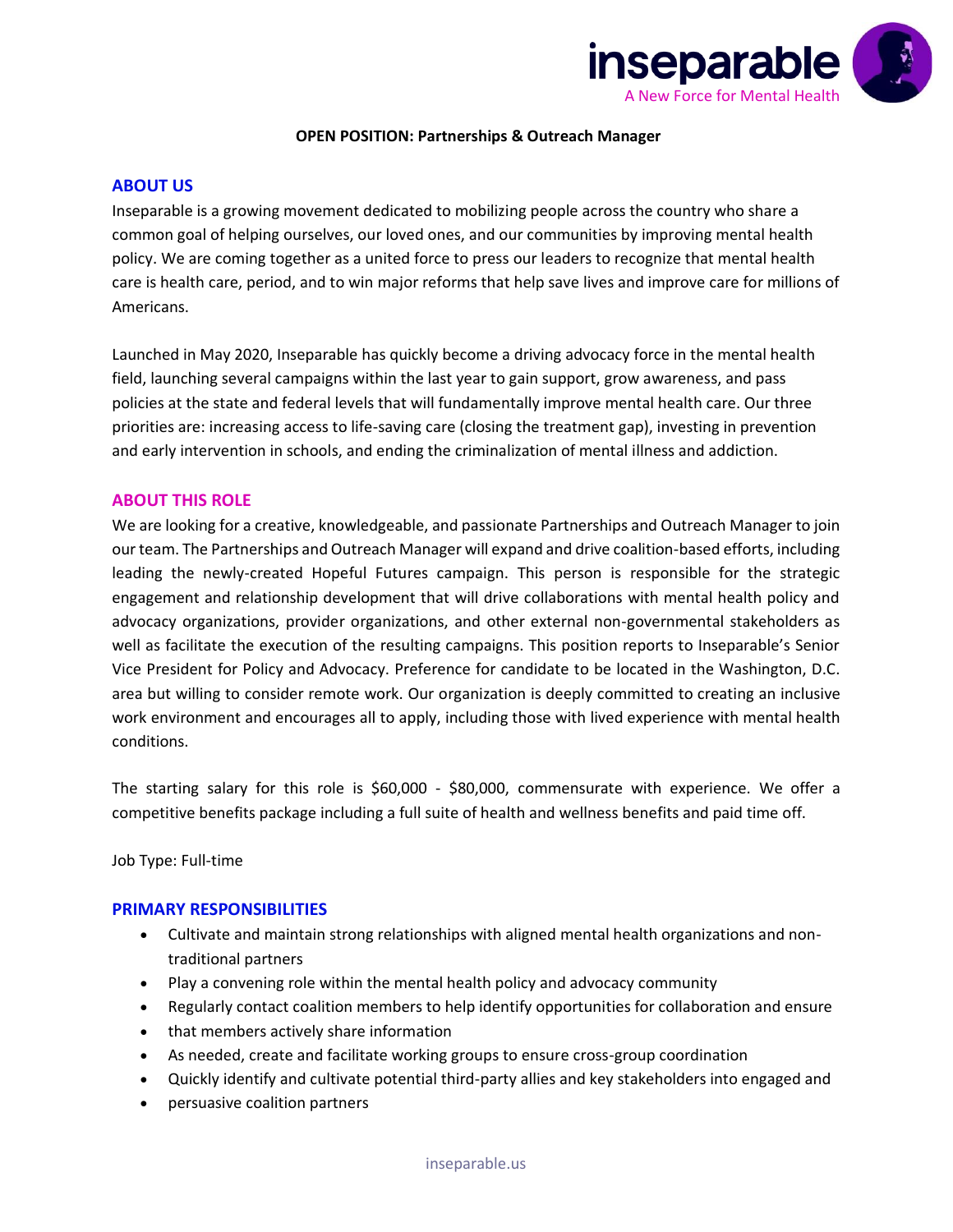## **inseparable**

- Draft agendas and related materials, assist in meeting facilitation, manage follow-up and campaign-related action items
- Manage coalition email groups and/or listservs
- Represent Inseparable in working groups and coalition meetings
- Other duties as assigned

### **QUALIFICATIONS AND REQUIREMENTS**

- 3-5 years of relevant experience delivering outcomes through coalition building and/or grassroots organizing
- Strong network of contacts and relationships in the mental health space preferred
- Ability to build relationships with external stakeholders to execute strategies to advance stated goals
- Exceptional interpersonal skills and ability to communicate with people from many backgrounds
- Familiarity with state and federal policy-making processes
- Excellent writing skills
- Strong project management skills
- Capable of working effectively independently and as part of a team
- A drive to constantly learn, evolve, and share best practices
- Ability to thrive in collaborative, fast-paced, and deadline-driven environment
- Passionate about and committed to advancing health equity, achieving mental health parity, and decriminalizing mental illness and addiction
- Bachelor's degree (or equivalent in work experience) is required

*The above statements are intended to describe the general nature and level of work being performed by the person holding this position. It is not an exhaustive list of all duties and responsibilities. Inseparable reserves the right to amend and change responsibilities to meet organizational needs as necessary.*

#### **How to Apply**

Please email jobs@inseparable.us, with a copy of your resume and a cover letter.

### **Equal Opportunity Employer**

Inseparable is an equal opportunity employer. We recruit qualified candidates without regard to age, disability, marital status, protected veteran status, race or color, national origin, religion, sex, sexual orientation or gender identity or expression, genetic information, or any other characteristic protected by law. Our organization is deeply committed to creating an inclusive work environment and encourages all to apply, including those with lived experience with mental health conditions.